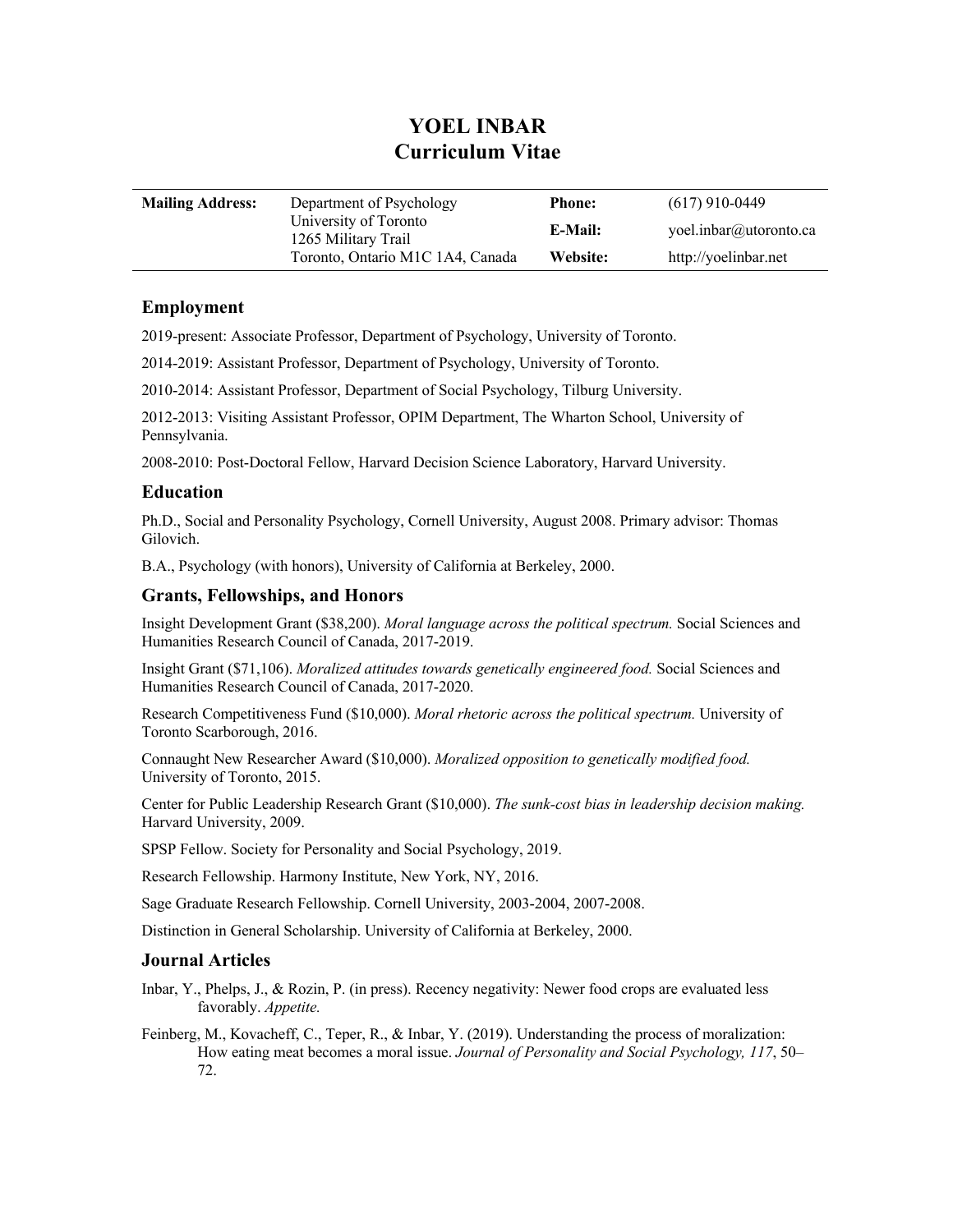- Fernbach, P. M., Light, N., Scott, S.E., Inbar, Y., & Rozin, P. (2019). Extreme opponents of genetically modified foods know the least but think they know the most. *Nature Human Behaviour, 3,* 251- 256.
- Eitan, O., Viganola, D., Inbar, Y., Dreber, A., Johannesson, M., Pfeiffer, T., Thau, S., & Uhlmann, E. L. (2018). Is research in social psychology politically biased? Systematic empirical tests and a forecasting survey to address the controversy. *Journal of Experimental Social Psychology, 79,*  188-199*.*
- Kovacheff C., Schwartz, S., Inbar, Y., & Feinberg, M. (2018). The problem with morality: Impeding progress and increasing divides. *Social Issues and Policy Review, 12,* 218-257.
- Lelieveld, G. J., Inbar, Y., & van Dijk, E. (2018). Explaining reluctance to benefit from others' misfortune. *Journal of Behavioral Decision Making, 31,* 662-672*.*
- Scott, S. E., Inbar, Y., Wirz, C. D., Brossard, D., & Rozin, P. (2018). An overview of attitudes toward genetically engineered food. *Annual Review of Nutrition, 38,* 459-479.
- Evers, E. R. K., Inbar, Y., Blanken, I., & Oosterwijk, L. D. (2017). When do people prefer carrots to sticks? A robust "matching effect" in policy evaluation. *Management Science, 63, 4261-4276.*
- Crawford, J. T., Brandt, M. J., Inbar, Y., Chambers, J. R., & Motyl, M. (2017). Social and economic ideologies differentially predict prejudice across the political spectrum, but social issues are most divisive. *Journal of Personality and Social Psychology, 112,* 383-412.
- Crawford, J. T., Brandt, M. J., Inbar, Y., & Mallinas, S. R. (2016). Right-Wing Authoritarianism predicts prejudice equally toward "gay men and lesbians" and "homosexuals." *Journal of Personality and Social Psychology, 111,* e31-e45*.*
- Inbar, Y. (2016). Association between "contextual dependence" and replicability in psychology may be spurious. *Proceedings of the National Academy of Sciences of the United States of America,* doi: 10.1073/pnas.1608676113
- Inbar, Y., Scott, S. E., & Rozin, P. (2016). Gray and Schein's (2016) objections are theoretically and statistically faulty. *Perspectives on Psychological Science, 11*, 330-332.
- Inbar, Y., & Pizarro, D. A. (2016). "Pathogens and politics: Current research and new questions." *Personality and Social Psychology Compass, 10*, 365-374.
- Inbar, Y., Westgate, E. C., Pizarro, D. A., & Nosek, B. A. (2016). Can a naturally-occurring pathogen threat change social attitudes? Evaluations of gay men and lesbians during the 2014 Ebola epidemic. *Social Psychological and Personality Science, 7*, 420-427.
- Scott, S. E., Inbar, Y., & Rozin, P. (2016). Evidence for absolute moral opposition to genetically modified food in the United States. *Perspectives on Psychological Science, 11*, 315-324.
- Tybur, J. M., Inbar, Y., et al. (2016). Parasite stress and pathogen avoidance relate to distinct dimensions of political ideology across 30 nations. *Proceedings of the National Academy of Sciences of the United States of America, 113,* 12408-12413.
- Brenner, C. J., & Inbar, Y. (2015). Disgust sensitivity predicts political ideology and policy attitudes in the Netherlands. *European Journal of Social Psychology, 45*, 27-38.
- Colombo, M., Bucher, L., & Inbar, Y. (2015). Explanatory judgment, moral offense and value-free science. *Review of Philosophy and Psychology*, 1-21.
- Inbar, Y., & Lammers, J. (2015). Increasing ideological tolerance in social psychology [Peer commentary on "Political diversity will improve social psychological science" by J. L. Duarte et al.], *Behavioral and Brain Sciences, 38*, 29-30.
- Tybur, J.M., Inbar, Y., Molho, C., & Güler, E. (2015). Is the relationship between pathogen avoidance and ideological conservatism explained by sexual strategies? *Evolution and Human Behavior, 36*, 489- 497.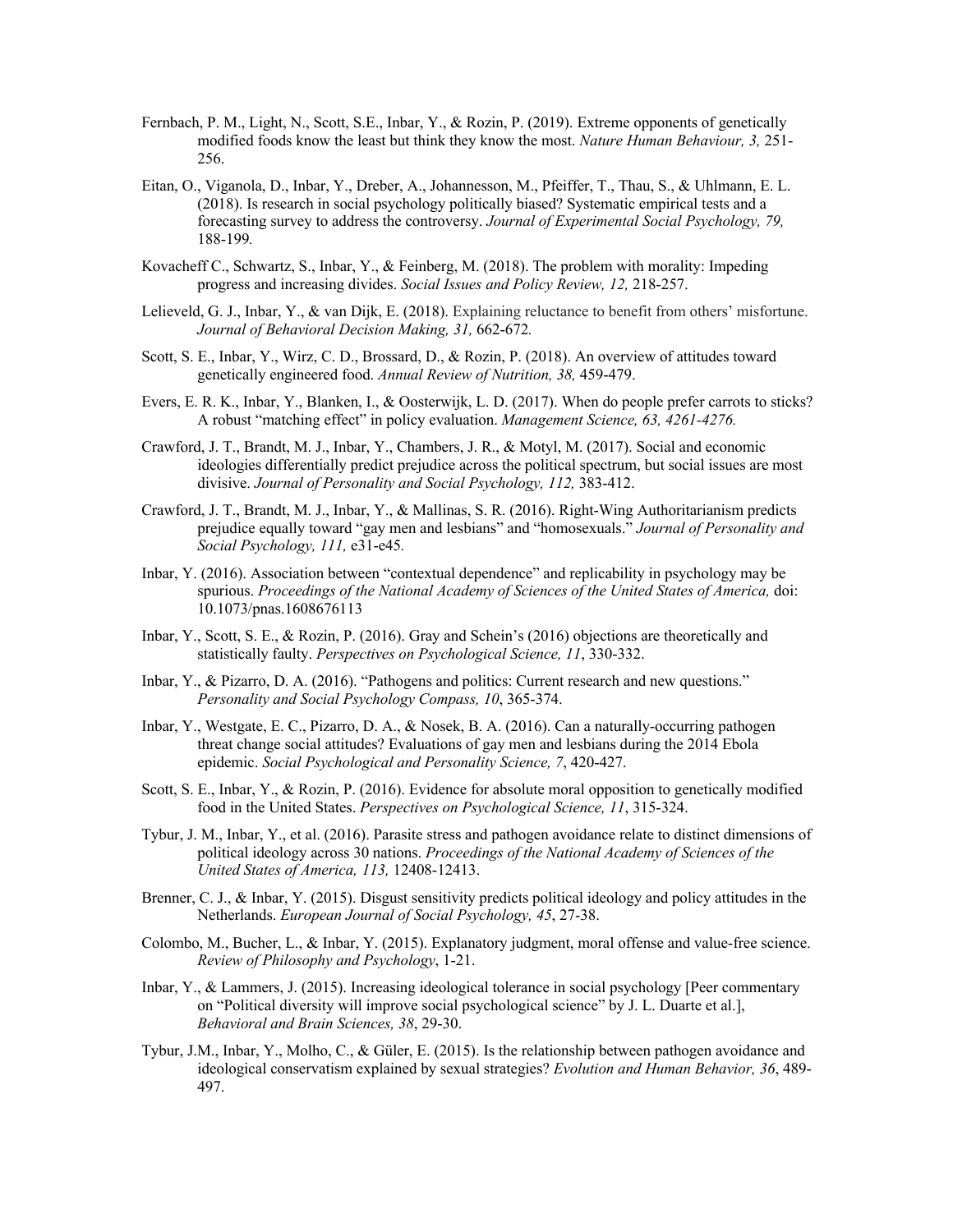- Tybur, J. M., Inbar, Y., Güler, E., & Molho, C. (2015). Pathogen disgust requires no defense: A response to Shook, Terrizzi, Clay, & Oosterhoff (2015). *Evolution and Human Behavior, 36*, 502-504.
- Crawford, J., Inbar, Y., & Maloney, V. (2014). Disgust sensitivity selectively predicts attitudes toward groups that threaten (or uphold) traditional sexual morality. *Personality and Individual Differences, 70*, 218-223.
- Evers, E. R. K., Inbar, Y., & Zeelenberg, M. (2014). Set-fit effects in choice. *Journal of Experimental Psychology: General, 143*, 504-509*.*
- Inbar, Y., & Pizarro, D. A. (2014). Disgust, politics, and responses to threat [Peer commentary on "Differences in negativity bias underlie variations in political ideology" by J. R. Hibbing, K. B. Smith, & J. R. Alford]. *Behavioral and Brain Sciences, 37,* 315-316*.*
- Avramova, Y. R., & Inbar, Y. (2013). Emotion and moral judgment. *WIREs Cognitive Science, 4,* 169-178*.*
- Critcher, C. R., Inbar, Y., & Pizarro, D. A. (2013). How quick decisions illuminate moral character. *Social Psychological and Personality Science, 4,* 308-315.
- Inbar, Y., Pizarro, D. A., Gilovich, T., & Ariely, D. (2013). Moral masochism: On the connection between guilt and self-punishment. *Emotion, 13,* 14-18*.*
- Van Wolferen, J., Inbar, Y., & Zeelenberg, M. (2013). Magical thinking in predictions of negative events: Evidence for tempting fate but not for a protection effect. *Judgment and Decision Making, 8,* 44- 53.
- Inbar, Y., & Lammers, J. (2012). Political diversity in social and personality psychology. *Perspectives on Psychological Science, 7*, 496-503*.*
- Inbar, Y., Pizarro, D. A., & Bloom, P. (2012). Disgusting smells cause decreased liking of gay men. *Emotion, 12,* 23-27*.*
- Inbar, Y.*,* Pizarro, D. A., & Cushman, F. (2012). Benefiting from misfortune: when harmless actions are judged to be morally blameworthy. *Personality and Social Psychology Bulletin, 38,* 52-62*.*
- Inbar, Y., Pizarro, D. A., Iyer, R., & Haidt, J. (2012). Disgust sensitivity, political conservatism, and voting. *Social Psychological and Personality Science, 5,* 537-544*.*
- Carnevale, J. J., Inbar, Y., & Lerner, J. S. (2011). Individual differences in need for cognition and decisionmaking competence among leaders. *Personality and Individual Differences, 51,* 274-278*.*
- Inbar, Y., Botti, S., & Hanko, K. (2011). Decision speed and choice regret: When haste feels like waste. *Journal of Experimental Social Psychology, 47*, 533-540.
- Inbar, Y., & Gilovich, T. (2011). Angry, but adjusting? The effect of specific emotions on adjustment from self-generated anchors. *Social Psychological and Personality Science, 6,* 563-569.
- Pizarro, D. A., Inbar, Y., & Helion, C. (2011). On disgust and moral judgment. *Emotion Review, 3,* 267- 268*.*
- Inbar, Y., Cone, J., & Gilovich, T. (2010). People's intuitions about intuitive insight and intuitive choice. *Journal of Personality and Social Psychology, 99,* 232-247*.*
- Inbar, Y., Pizarro, D. A., & Bloom, P. (2009). Conservatives are more easily disgusted than liberals*. Cognition & Emotion*, *23,* 714-725*.*
- Inbar, Y., Pizarro, D. A., Knobe, J., & Bloom, P. (2009). Disgust sensitivity predicts intuitive disapproval of gays*. Emotion, 9,* 435-439*.*

#### **Other Articles and Book Chapters**

- Inbar, Y. (in press). Applied moral psychology. In J. Graham & K. Gray (Eds.), *The Atlas of Moral Psychology.* New York, NY: Guilford Press.
- Inbar, Y., & Lammers, J. (2016). Political diversity in social psychology: Problems and solutions. In P. Valdesolo & J. Graham (Eds.), *Social Psychology of Political Polarization*. New York, NY: